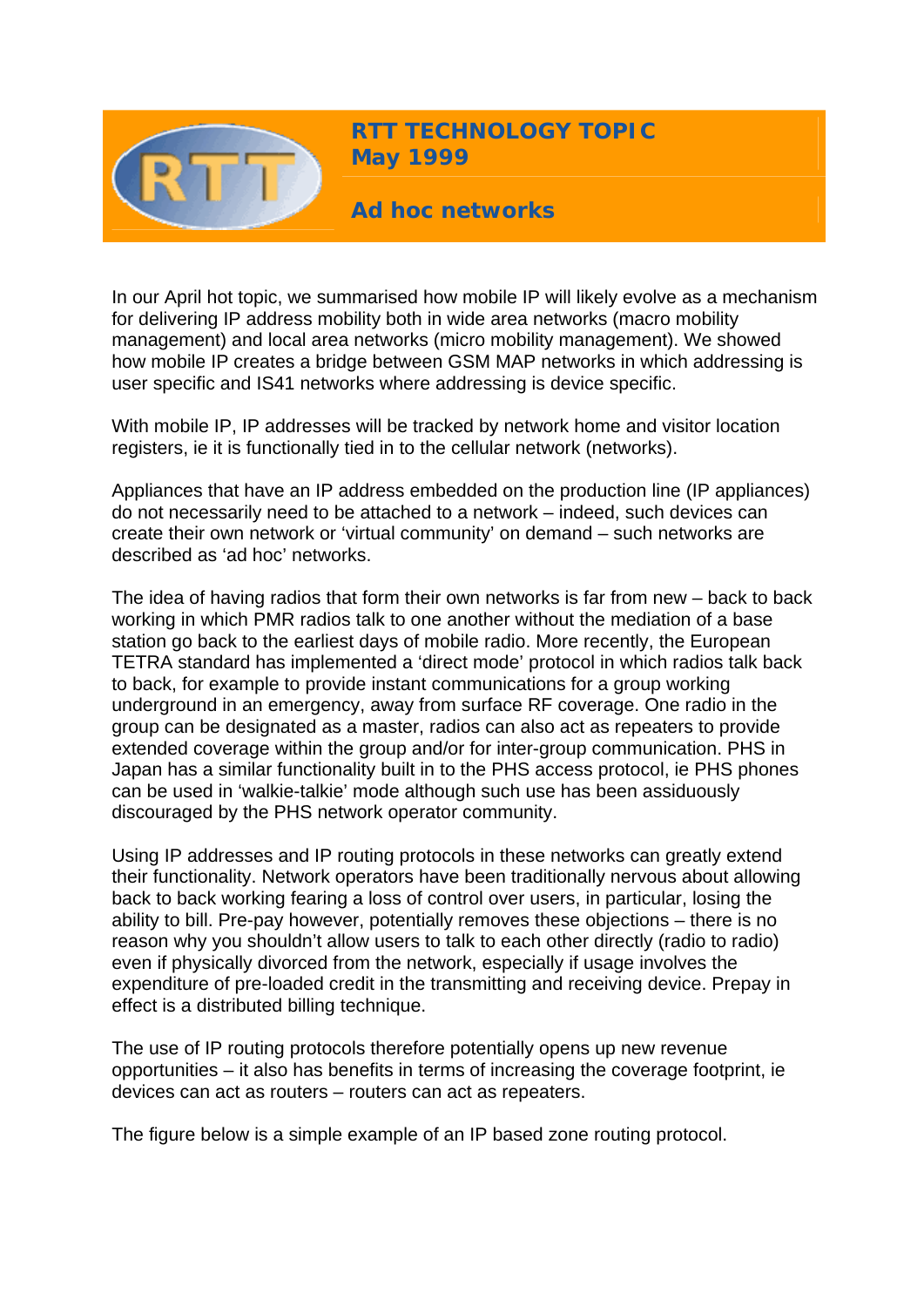

The box defines a zone in which the minimum distance from any device to any other device is never more than 2 hops. Nodes B through F are within the routing zone of A, node G is outside A's routing zone.

Peripheral nodes are nodes whose minimum distance to the node addressed is exactly equal to the zone radius, eg in the example above, nodes D, F and E are A's peripheral nodes.

This provides an efficient basis for providing inter-zone routing using a process known as 'border casting'.



In this example, Node A has a datagram to send to node L. We assume a uniform routing zone radius of 2 hops. Since L is not in A's routing zone (which includes B, C, D, E, F and G), 'A' bordercasts a routing query to its peripheral nodes, D, F, E and G. Each one of these peripheral nodes checks whether L exists in their routing zones. Since L is not found in any routing zones of these nodes, the nodes bordercast the request to their peripheral nodes. G bordercasts to K which realises that L is in its routing zone and returns the requested route (L, K, G, A) to the query source, A.

Using IPV6, a zone routing protocol can then be built both for inter-zone and intrazone routing using the destination address (the 32 bit IP address of the destination host), the next hop address, the next but one hop address and so on, the number of hops is described using a 4 bit hop count field – the complex routing description becomes the basis for the intra-zone and inter-zone routing tables.

These routing protocols can then be refined into pro-active or reactive protocols. Proactive protocols continuously evaluate the routes within the network. When a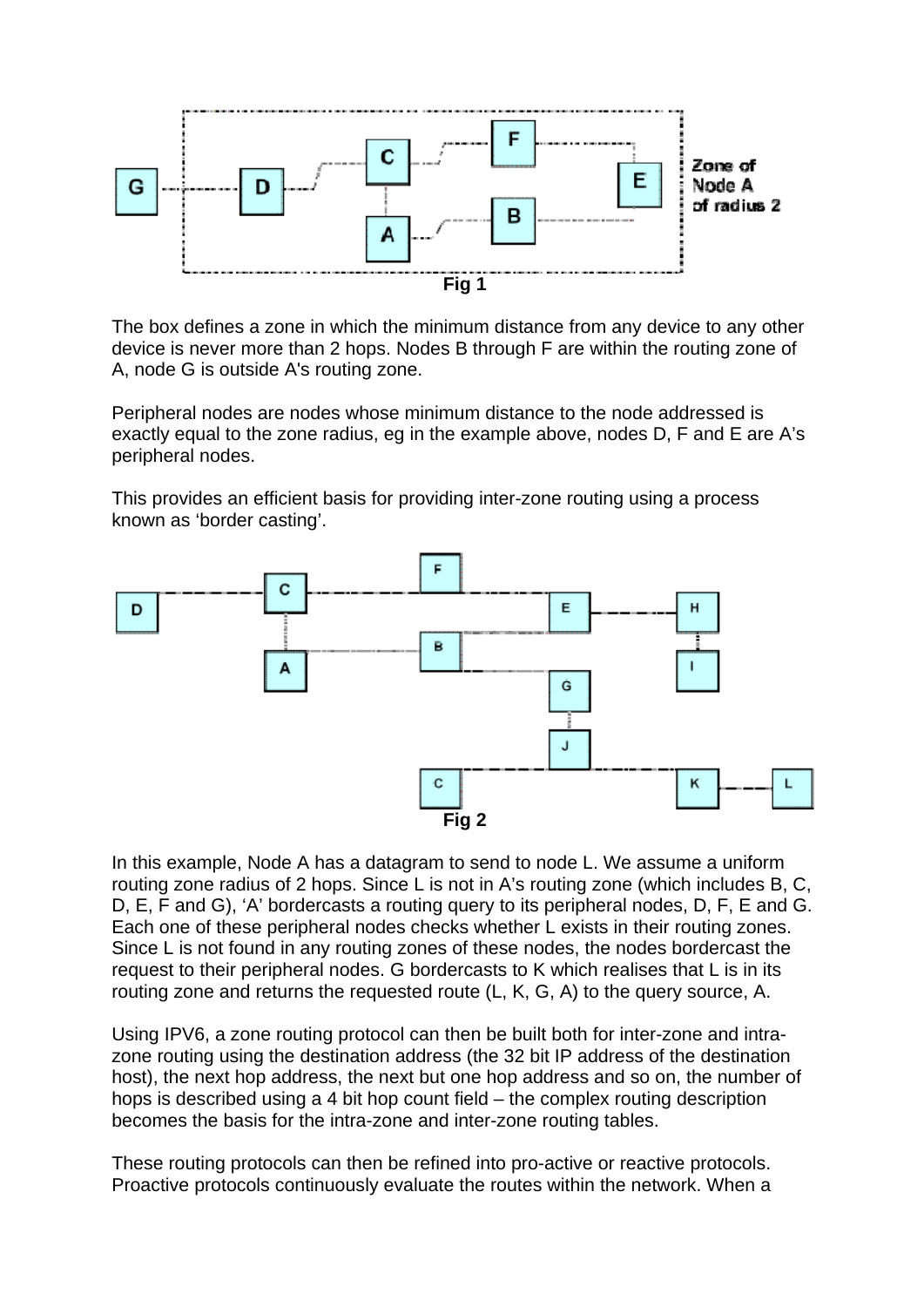packet needs to be forwarded, the optimal route is already known. This has the advantage of minimal routing delay. It would be used for example in a user group in which 'on to channel' access times were critical. The disadvantage is that the protocol absorbs network bandwidth. A reactive protocol invokes a route determination procedure on demand – implicitly this will involve a channel set up delay which will be variable and will be ill suited to real time or time critical applications. However we can use local memory bandwidth in the IP appliance to give us the benefits of pro-active protocols (fast and deterministic channel access) without incurring high signalling bandwidth overhead. To do this we use route discovery. In route discovery, the source node broadcasts a route request packet. Each node hearing the request passes on the request and adds its own address to the header. The forwarding of the route request propagates out until the target of the request is found. The target then replies. All source routes learned by a node are kept in a route cache. When sending a packet, a note will only do route discovery if no suitable source route is found in the local cache memory; ie memory bandwidth has been used to reduce the signalling bandwidth overhead. As a node overhears routes being used by other nodes for route discovery or route maintenance, the node may insert these routes into it's route cache – this is called 'promiscuous snooping'.

There are many refinements possible over and above these basic intra-zone and inter-zone routing protocols – any or all of the protocols can be used either to transparently fill in the gaps between base stations and/or extend the coverage of an instant self-contained ad hoc network. For example clustered based routing protocols – a cluster is a group of mobiles which is 'clustered' round a base station or in a selfsustaining cluster (sometimes also described as a 'cloud', though clouds tend to be more mobile than clusters). A cluster head is elected for each cluster to maintain cluster membership information (a kind of club membership directory which includes access and membership rights) – this sort of optimisation can improve the scalability of the protocol (avoiding flooding and address storms).

The scalability and stability of routing protocols can be measured and described in terms of convergence. **Convergence** describes the condition in which a state of equilibrium is approached in which all nodes of the network agree on a consistent collection of state about the topology of the network and in which no further control messages are needed to establish the consistency of the network topology, ie a steady state condition. **Convergence time** is the time required for a network to reach convergence after an event (typically the movement of a mobile node) has changed the network topology. Other key performance measurements in ad hoc networks include the **distance vector** (how many hops to store in the routing header), **goodput** (the total bandwidth used less the protocol overhead), **laydown** (the relative physical location of the nodes within the network), the **mobility factor** (the relative frequency of node movement compared to the convergence time of the routing protocols, and the **security parameter index** (the security context between defined router pairs). **Payload** is the description of the actual data within the packet.

Which brings us to one of the intriguing opportunities when we come to qualify the use of IP routing protocols in mobile radio networks – an IP packet can be (more or less) as long as you want. As the packet gets larger, the IP address overhead reduces as a percentage of the payload. A typical PTT (press to talk) transaction on a mobile radio is several seconds – the IP header overhead on such a transaction is